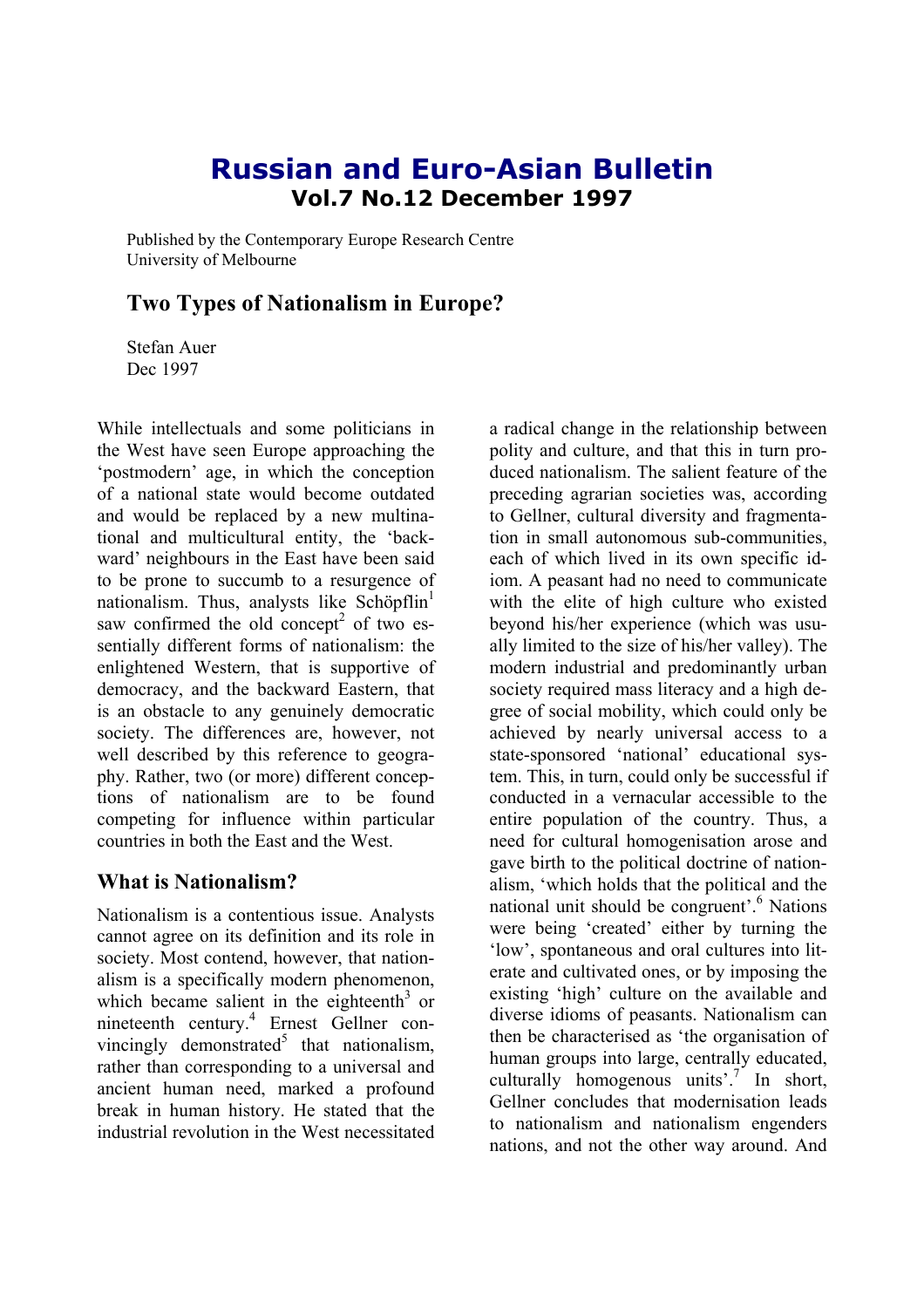since ours is a time of a never-ending process of modernisation, we live in the 'Age of Nationalism':

'Nationalism - the principle of homogenous cultural units as the foundations of political life, and of the obligatory cultural unity of rulers and ruled - is indeed inscribed neither in the nature of things, nor in the hearts of men, nor in the pre-conditions of social life in general, and the contention that it is so inscribed is a falsehood which nationalist doctrine has succeeded in presenting as selfevident. But nationalism as a phenomenon, not as a doctrine presented by nationalists, is inherent in a certain set of social conditions; and those conditions, it so happens, are the conditions of our time.'<sup>8</sup>

Gellner's conception has been criticised for being simplistic and historically inaccurate, and there are good examples which seem to refute the assumption that nationalism only became important in the nineteenth century as a result of modernisation.<sup>9</sup> Gellner's description does, however, provide an accurate reflection of the actual historical evolution of nationalism in Central Europe.

The main aim of Gellner's study is to explain why nationalism emerged and became pervasive in modern times. It does not, however, explicitly explore the issues which are probably more pressing for the present political development of Central Europe: What is the relationship between nationalism and liberal democracy? Why did some forms of nationalism (German, Italian, even Slovak and Hungarian) become virulent in the first half of our century and others not? Is nationalism a deadly enemy of liberalism, or its natural ally?

#### **Is the Best Nation No Nation?**

Nationalism was originally regarded as progressive and supportive of the development of liberal democracy. Alexis de Tocqueville and John Stuart Mill, for example 'perceived in the sentiments of nationality an important source of social solidarity, and of the political stability of a liberal society'.<sup>10</sup> The Italian nineteenth-century liberal Giuseppe Mazzini was convinced that 'democratic nationality was the necessary precondition for a peaceful international order'.<sup>11</sup> This has changed dramatically in the twentieth century, with Europe experiencing fanatical nationalism leading to wars, ethnic cleansing and the Holocaust. Hence, despite all the disagreements about the true nature of nationalism, most analysts today view it as a hindrance to the development of a liberal democracy.12 Some (like Beiner, Habermas and Hobsbawm) say that this hindrance has to be superseded altogether, others (like Dahrendorf, Kymlicka and Tamir) see how democracy and nationalism can be reconciled.

### **Civic versus Ethnic Nationalism**

The liberal defenders of nationalism are mostly indebted to the original Enlightenment ideal of the nation as an agency of democratic power that was able to challenge the old suppressive order of the 'ancien régime' (Rousseau). Hence, French and American nationalisms have traditionally been regarded as the epitome of civic nationalism. They were based on the political ideas of revolutionaries who fought for the 'sovereignty of the people'. The membership of the community was thus defined primarily in political terms; civic virtues were more important for the new republic than ethnicity, common culture, or even common language. The only means of exclusion were the territorial boundaries of a country. For that reason anybody, at least in theory, could become a French, or American citizen by acquiring the necessary civic virtues (of which French- or English-language proficiency was but a part).<sup>13</sup> This voluntaristic notion of na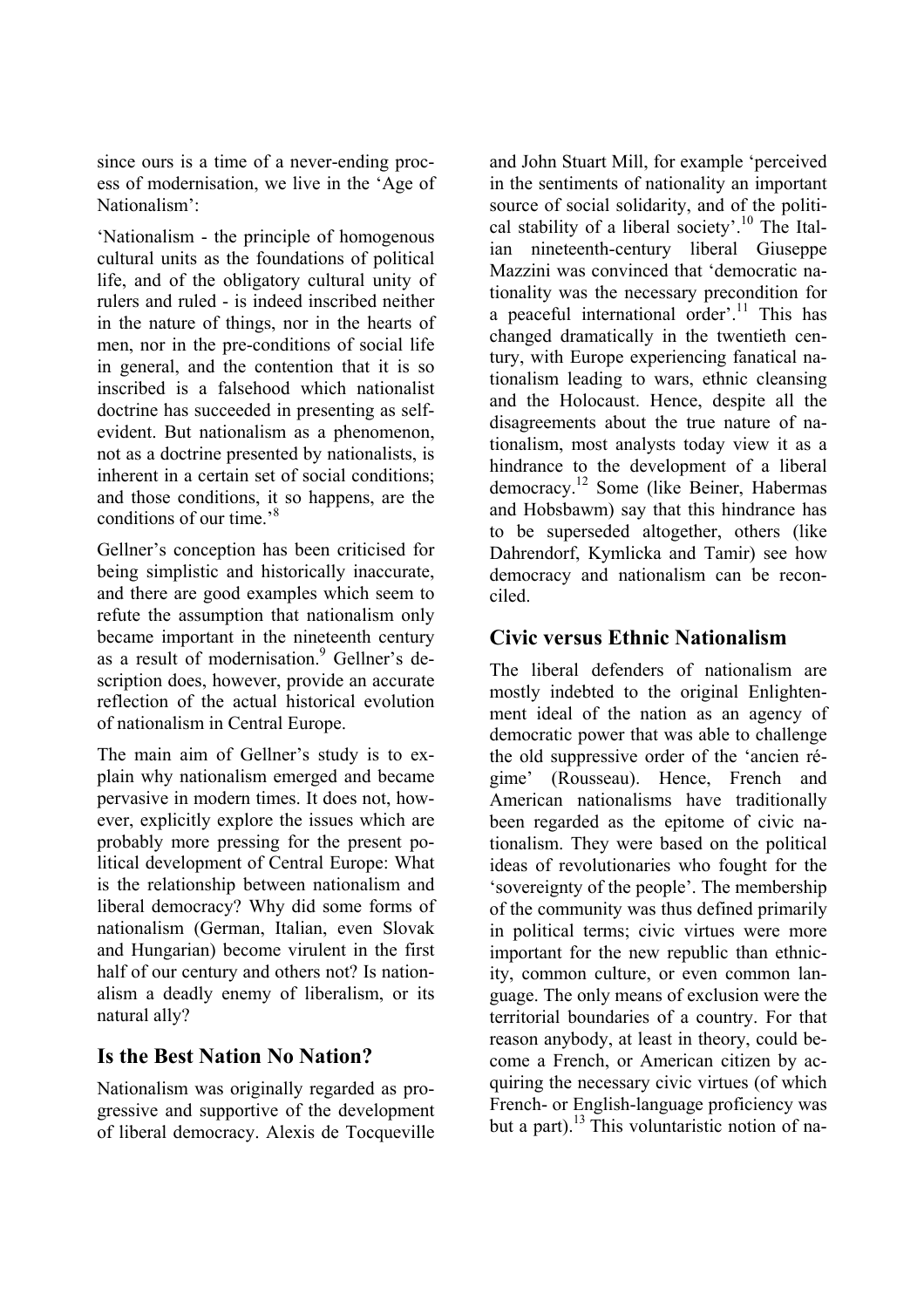tional identity is usually contrasted with ethnic nationalism, which is exclusionary, since the belonging to a nation is in this case defined by birth, blood and ethnicity. While the former conception of a nation is ideally conceived of as a voluntary association, the latter is seen as a community of fate.<sup>14</sup> Ethnic nationalism emerged in the late nineteenth century and is said to be pertinent to the people of Central and Eastern Europe.15 While civic nationalism is usually associated with liberalism, exclusionary ethnic nationalism has often been conducive to authoritarian regimes. It is the latter that is feared by many critics of nationalism.

The distinguished Marxist historian Eric Hobsbawm argues that, 'in spite of its evident prominence, nationalism is historically less important' in world politics today.16 Given that 'characteristic nationalist movements of the late twentieth century are essentially negative, or rather divisive', Hobsbawm is hopeful that ultimately 'nationalism will decline with the decline of the nation state'.<sup>17</sup> He goes as far as to suggest that '"nation" and nationalism are no longer adequate terms to describe, let alone to analyse, the political entities described as such, or even the sentiments once described by these words'.<sup>18</sup> From the fact explored by Gellner, that national identities are to a certain extent arbitrary results of nationalism based on myths and half-truths, Hobsbawm infers that their importance should subside with time. This seems to be plausible considering that citizens in a truly modern (and enlightened) society are expected to act following their reason rather than feelings and attachments connected with some 'imagined communities'.19 Hobsbawm tacitly assumes that by showing that particular national traditions are more often than not invented and manipulated, the allegiance of people to their nations can be undermined.<sup>20</sup>

But the simple fact that national identities are social constructs and not something inherently 'natural' does not mean that they can be easily abandoned, or subdued to some form of enlightened cosmopolitanism. Imagined communities should not be confused with imaginary ones.<sup>21</sup> As Anthony Smith accurately observed, 'whenever and however national identity is forged, once established, it becomes immensely difficult, if not impossible (short of total genocide) to eradicate<sup>32</sup>

Habermas seeks to overcome 'the ghosts of the past' by replacing conceptions of ethnically defined nationalism with a cosmopolitan notion of a 'Verfassungspatriotismus' (constitutional patriotism), based on shared principles of justice and democracy, which would make the idea of a federalist European Union (comprised of European rather than national citizens) a politically viable concept.23 Habermas argues that the political unity of European nations cannot be based on the shared traditions, cultures, and languages that characterised successful nationstates. Instead, European citizenship must rely on a 'post-national' constitutional patriotism that is yet to be created. $24$ 

Ralf Dahrendorf rejects Habermas's project as utopian and looks for arrangements which would accommodate the needs of the majority of people throughout the world who cannot live without a national identity, with the requirements of a modern and open society (Karl Popper). He proposes the creation of a heterogeneous national state - as opposed to a homogeneous state built on the idea of an ethnic nation - which is liberal and open for people of other ethnicities.<sup>25</sup>  $\cdot$ To be proud of the basic law is not enough,' argues Ralf Dahrendorf. 'As Taylor notes, even the model experiments in constitutional patriotism, France and the United States, have always also required many of the trappings of nation-states, including founding myths, na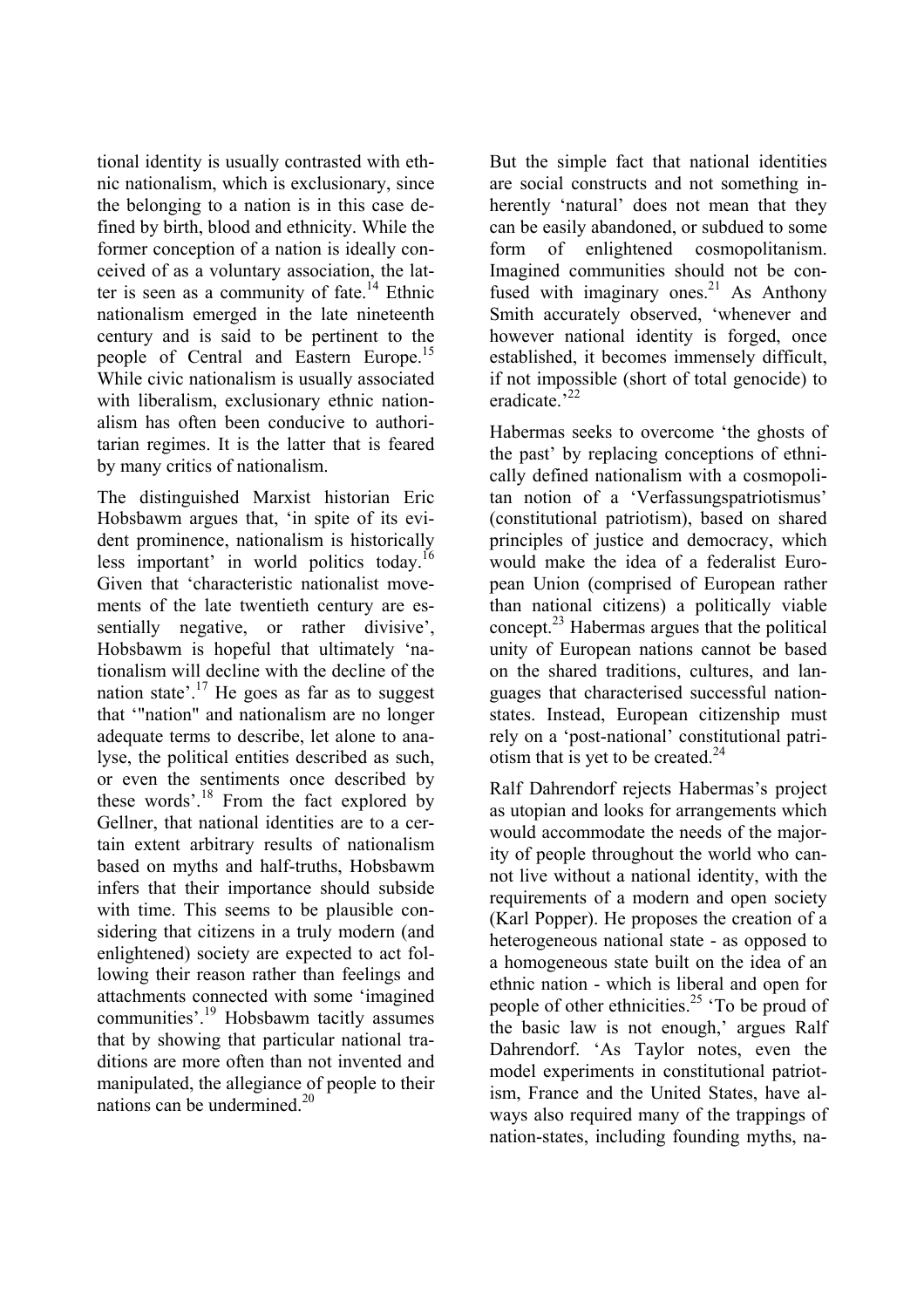tional symbols, and ideals of historical and quasi-ethnic membership.'

Yael Tamir raised more serious objections to the contractarian theories that have national values hidden in their liberal agenda. If the liberal state were a truly voluntary association based on contract in which citizenship was ideally based on shared principles of justice and democracy (not more and not less), then two problems would arise. Firstly, all those complying with the criteria of constitutional patriotism could become citizens which is clearly not a practical option for virtually all of the existing states. Secondly, anyone questioning the values of justice and democracy (certain anarchist groups, for example) could be stripped of their citizenship - which certainly does not correspond to any conceptions of justice.26 Indeed, civic nationalism, according to Tamir, can be more exclusive than culturally based nationalism:

'Contrary to widespread perceptions, national communities might, in some respects, be more open and pluralistic than communities in which social bonds rely on a set of shared values. [...] But in a society where social cohesion is based on national, cultural, and historical criteria, holding nonconformist views does not necessarily lead to excommunication<sup>27</sup>

Tamir supports her statement with the example of the United States, where communists were marginalised precisely because they did not share the political values of the state. However, many examples from Central Europe could be put forward to show that a culturally defined nationalism can be at least as damaging and divisive. Thus, Slovak nationalists (including Meciar) have repeatedly accused their political opponents of being 'not Slovak enough'. Moreover, citizenship in Slovakia - as in any multinational state cannot be founded solely on a culturally and/or ethnically defined nation, as this would exclude, amongst others, the large

Hungarian minority. It appears that both ethnic and civic forms of nationalism can cause problems for political communities. The age of nationalism is, however, not over yet.

Even George Schöpflin, who is very sceptical about the potential dangers of nationalism in Central and Eastern Europe, acknowledges that:

'Democracy rests on the strongly cohesive identities provided by nationhood - there is no democratic state that is without this... On its own democracy is not capable of sustaining the vision of past and future that holds communities together politically, because it does little or nothing to generate the affective, symbolic, and ritually reaffirmed ties upon which community rests.<sup>28</sup>

Thus, it can be argued that today, as in the past, some conception of national identity is still needed in order to support and sustain liberal democracy. Furthermore, not only democratic states, but most people, cannot, or do not want to do without a sense of belonging to a nation. Whether we like it or not, 'features characteristic of a nation - language, history, culture, religion, geography are among the most substantive components of individual identity'.29 Hence, Stuart Hampshire was right to observe that: 'In the last analysis, a sane nationalism is to be justified by a utilitarian argument - that most men and women are happy only when their way of life prolongs customs and habits which are familiar to them'  $[$ my italics $]$ .<sup>30</sup> The crucial question is to determine what constitutes a sane nationalism.

The answer to this question was sought by Yael Tamir in her 1993 study Liberal Nationalism.31 Yael Tamir tried to show that 'the liberal tendency to overlook the value inherent in nationalism is mistaken', $32$  and she explored ways in which nationalism may in fact contribute to liberal thinking.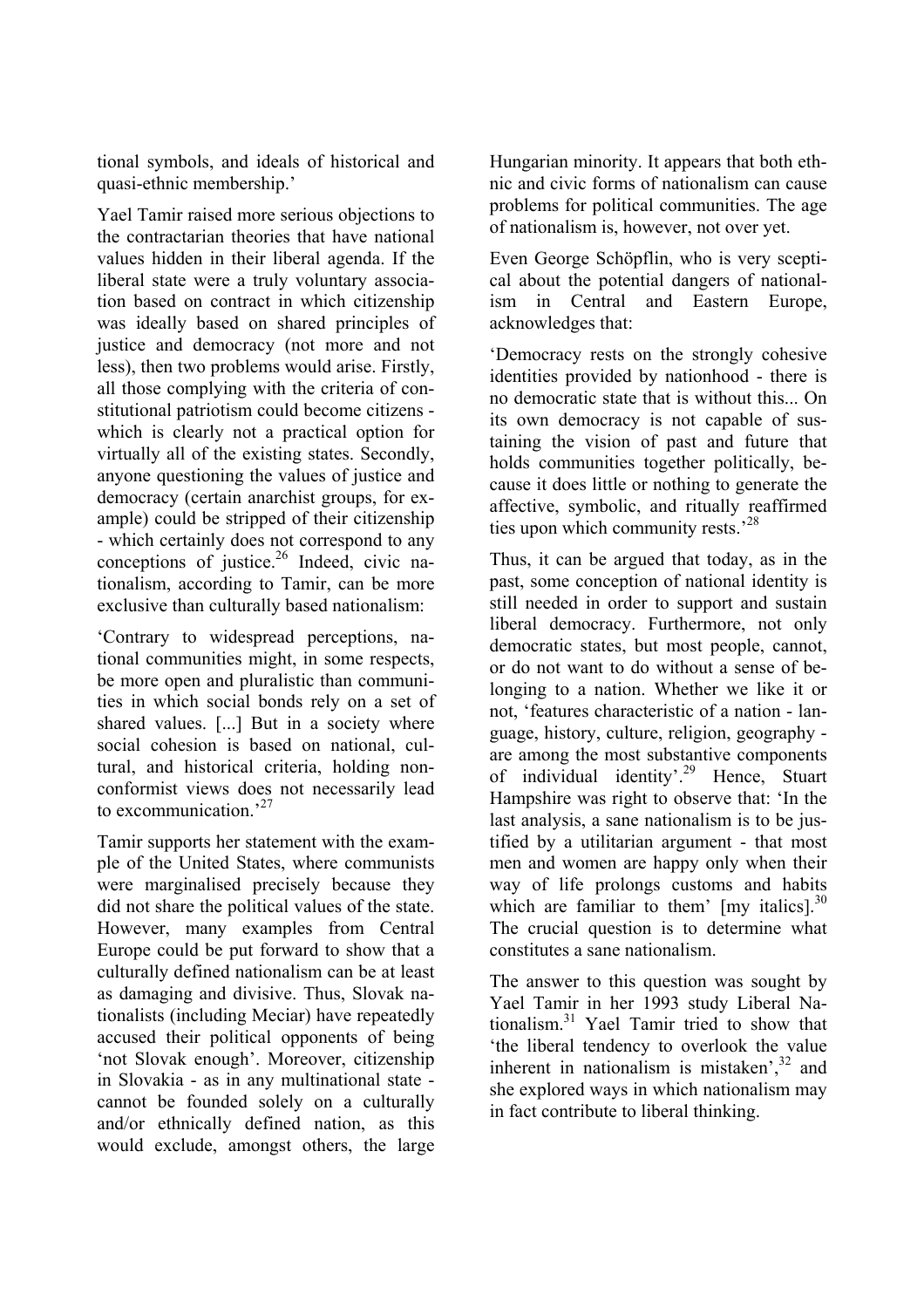Tamir's liberal nationalism is polycentric, which means that it 'respects the other and sees each nation as enriching a common civilisation', unlike ethnocentric nationalism, 'which sees one's own nation as superior to all others and seeks domination'.33 This conception is considerably more optimistic about the actual potential of nationalism for modern liberal democracy, than those put forward by most writers on nationalism. 'Nationalism', Tamir argues, 'is not the pathology of the modern age but an answer to its malaise - to the neurosis, alienation, and meaninglessness characteristic of modern times.<sup>34</sup> The proponents of liberalism have more in common with some proponents of nationalist projects than is usually assumed. Both liberals and nationalists concede the importance of seeing individuals in a social context. Tamir suggests that 'the liberal tradition with its respect for personal autonomy, reflection and choice, and the national tradition, with its emphasis on belonging, loyalty and solidarity, although generally seen as mutually exclusive, can indeed accommodate each other.'<sup>35</sup>

Since people in Central Europe as elsewhere do need some sense of national identity, it is important to conceptualise the possibility of a nationalism that is liberal. Nationalism not only answers some urgent psychological needs, but also fulfills important political functions. As analysed above, national identity can foster feelings of solidarity in a given community and alleviate alienation of individuals in modern societies. Furthermore, it gives people a sense of continuity by strengthening the perception of a society as a partnership between 'those who are living, those who are dead, and those who are to be born'.36 Imagining themselves as a part of a larger community with a glorious and long-lasting past and a promising future, individuals can transcend their own limits, and even their own mortality.<sup>37</sup> In this way

'membership in a nation promises individuals redemption from personal oblivion'.<sup>38</sup> It is tempting to dismiss these needs as irrational feelings that should be overcome. But the conception of a community with a present, a past and a future also has some important moral implications. Indeed, without it, we would not be able to talk meaningfully about the historical responsibility of a nation.39 If Germans were serious about their non-national politics, they would not be able to accept - as a people and as a nation-state the moral or even the practical responsibility for the crimes of the Second World War.

### **Two Types of Nationalism?**

Whether or not liberal nationalism in Tamir's fashion is possible, most scholars of post-communism would argue that it is certainly not an option for Central and Eastern Europe.40 While the West was seen as coming to terms with the dangers of nationalism (either by overcoming nationalism, or adapting it to the requirements of a liberal democracy), it was expected that the postcommunist world of Central and Eastern Europe would succumb to the nationalistic ideologies of ancient ethnic hatred. The war in Yugoslavia appeared to confirm analysts' worst fears, and the apparent resurgence of nationalism in general after the end of communist power seemed to confirm the proclaimed existence of 'two types of nationalism'.

As early as in the 1970s, the English historian of ideas John Plamenatz argued that the Slavic nations of Eastern Europe were doomed to adhere to Eastern nationalism, which is mostly (if not invariably) illiberal. $4^{1}$ Since the nations of Central and Eastern Europe were modernised considerably later than the Western nations, their peoples suffered from 'a feeling of inferiority or inadequacy'.<sup>42</sup> They had to catch up by imitating their more successful West European rivals.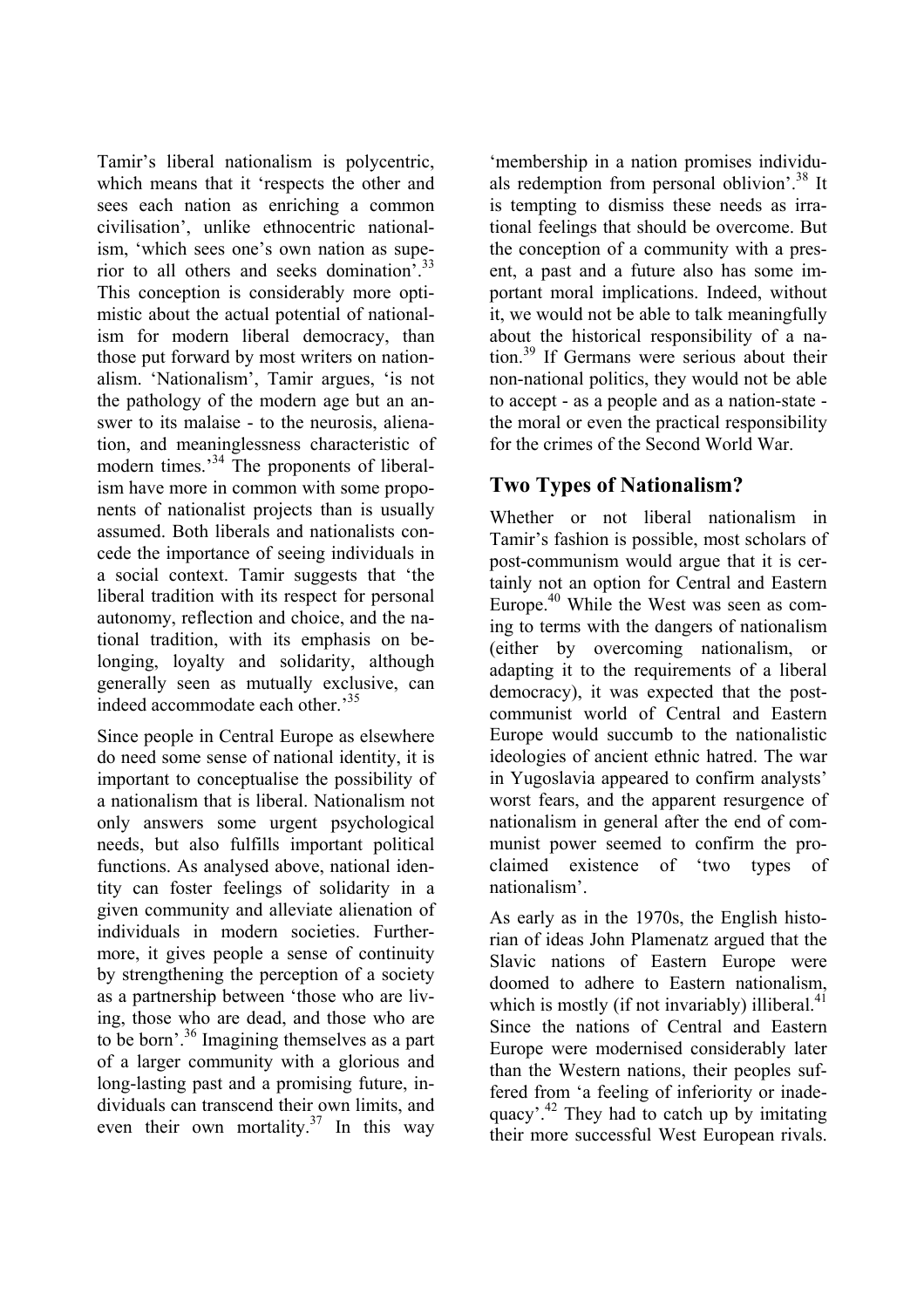Nationalism born out of frustration leads, according to Plamenatz, to extremism, as shown by the ascendance of Nazism in Germany and fascism in Italy after the First World War. The underlying nature of German and Italian nationalism is, however, Western (i.e. free of frustration), because it was already culturally strong and rather liberal in the nineteenth century.

Thus, while Germany and Italy can be seen as an integral part of the West, meaning Europe - even if their liberal development was interrupted by the historical 'accidents' of fascism and Nazism - the Eastern European Slavic peoples had always been backward and were impeded in their development by traditions which were of little help in addressing the needs of modern times. When Germans and Italians fought for the establishment of their modern national states, they were already prepared culturally. The people in the East, on the other hand, had to create both: their states as well as their nations! 'Drawn gradually into a civilisation alien to them ... they have had, as it were, to make themselves anew, to create national identities for themselves'  $43$ 

According to Plamenatz, these peoples forced to adopt an alien civilisation - were historically marked as Eastern, meaning virtually non-European. Their relationship with the West was an ambivalent one, characterised by feelings of admiration mixed with envy and resentment. There was thus 'Eastern' nationalism that is 'both imitative and hostile to the models it imitates, and is apt to be illiberal'.<sup>44</sup> In other words, while the West (Germany included) finally found a sane nationalism, Eastern Europe was doomed to remain 'wild' for considerably longer.

More than twenty years later, George Schöpflin still subscribes to Plamenatz's dichotomy by averring that nationalism in Central and Eastern Europe shows characteristics that are 'in many respects substantially different than in Western Europe, for both historical and contemporary reasons'. The most important factor influencing current developments is, according to Schöpflin, the traditional backwardness of these societies, a consequence of which is 'the weakness of civic elements of nationhood'.<sup>45</sup> Furthermore, in Central and Eastern Europe 'there is a long tradition of using or rather abusing nationalism for political purposes not connected with the definition of nationhood  $,46$ 

Isaiah Berlin also distinguishes between the 'sated nations ... of North America, Western Europe, Australia, New Zealand', and the ones in Eastern Europe and the former Soviet Union, where 'after years of oppression and humiliation, there is liable to occur a violent counteraction'.47 Thus, despite some truly liberal personalities (such as Václav Havel and Adam Michnik) who influence political life in Central and Eastern Europe, Berlin is convinced 'that the possibility, unfortunately even the likelihood, of ethnic strife abounds in that part of the world'.<sup>48</sup>

J. F. Brown similarly noted that while 'nationalist violence had burned itself out in the West', in the East it seemed to be making up for lost time. According to Brown 'the imprisoning past' is endangering the present.<sup>49</sup> This is a past in which 'nationalism in the East was characterized by its virulent intolerance'.<sup>50</sup> Thus, all the nations of Eastern Europe are - virtually by definition - illiberal. $51$ 

This differentiation between two concepts of nationalism can only be maintained by a purposeful interpretation of European history. While any instances of nationalistic excesses in Eastern Europe are considered by Schöpflin to be fundamental to the tradition of the region's backward history, both German National Socialism and Italian fascism are explained away as temporary aber-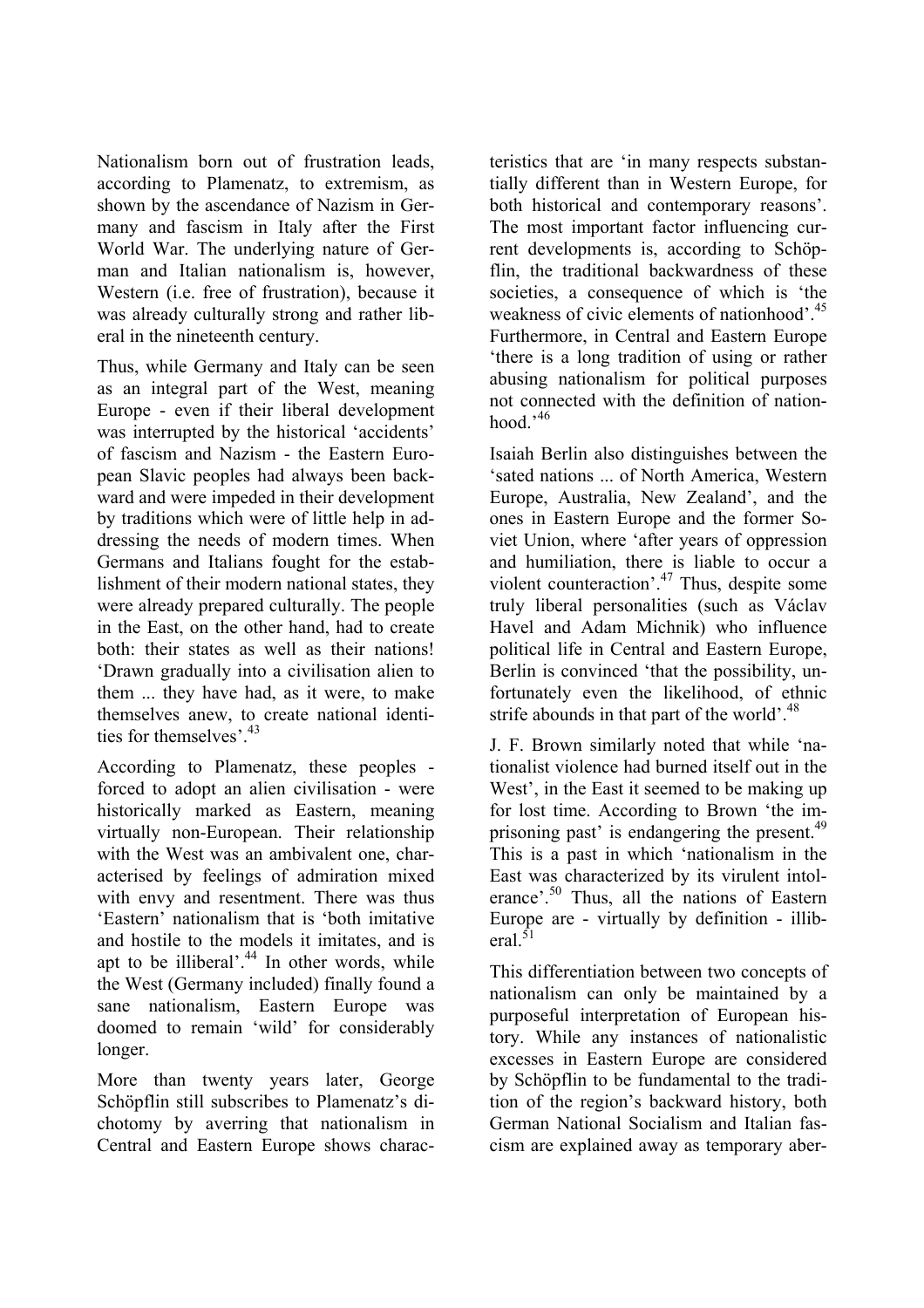rations resulting from 'loss of faith in building on the existing European tradition'.52 Similarly, more recent problems in Northern Ireland, and Basque separatism in Spain, are seen as exceptions to the rule which states that problems with nationalism are by and large limited to Central and Eastern Europe. $53$ 

One does not need to subscribe to Milan Kundera's view that Central Europe has always been an indispensable part of the West, to agree that there are significant differences between the historical experiences of, say, Russia and the Czech Republic, which make the concept of 'Eastern nationalism' a crude generalisation with limited explanatory value for the Visegrad Four countries. Moreover, it is questionable whether 1920s-1930s German nationalism was any more 'Western' (i.e. liberal) than, for example, the Czech nationalism of the first Czechoslovak Republic. While Germans sought to overcome the economic and political problems of the interwar period by turning to National Socialism, Czechoslovakia remained true to certain basic principles of liberal democracy considerably longer. Hence, either German nationalism should be seen as traditionally Eastern, or the Czech variant should be classified as traditionally Western. Or does the whole dualistic approach beg more questions than it provides answers? Are, indeed, all nationalisms 'Eastern' to a certain degree?

### **Nationalism as a 'Continental' Problem - Germany and Central Europe**

A positive answer to the last question could be derived from Liah Greenfeld's Five Roads to Modernity, which considers the development of the English, French, Russian, German and American nations not only by comparing them, but also each on their own terms. Upon closer study of particular historical cases, it becomes clear that the

evolution of nations has almost always been characterised by some feelings of inferiority with regard to their competitors, and that the formation of nations has more often than not been 'an expression of existential envy, ressentiment<sup>'54</sup>

Greenfeld acknowledges that the distinction between Western and Eastern types of nationalism does not make much sense geographically, because 'if we assigned individual societies to any of these originally geographical categories on the basis of civilizational characteristics, we might have to characterise many Western European societies as "Eastern Europe," while most of the "West" or "Europe" would paradoxically move to another continent [the USA].<sup>55</sup> She concedes, however, that it is possible to distinguish between 'Western, less Western, and anti-Western nationalism in Europe and elsewhere'.56 In this way, any society can be located on an imaginary map, which need not bear any resemblance whatsoever to the actual geographical location of that society.

I want to argue, however, that the terms Eastern and Western nationalism are nevertheless of little use, and indeed are misleading, because they can hardly be conceptualised outside of their geographical connotations. Moreover, I believe that forms of liberal and illiberal nationalisms co-exist within each European nation; analysts should take care not to 'condemn' a nation to be and remain illiberal in inclination because of its history. National identities are human creations, and thus can, and do, change.

Clearly, Greenfeld's account (unlike Gellner's) does make it clear how virulent nationalism came about. The danger is, however, that by explaining German history from the perspective of its disastrous results in the twentieth century, we are led to believe that these results were logical and thus somehow necessary. $57$  Greenfeld states that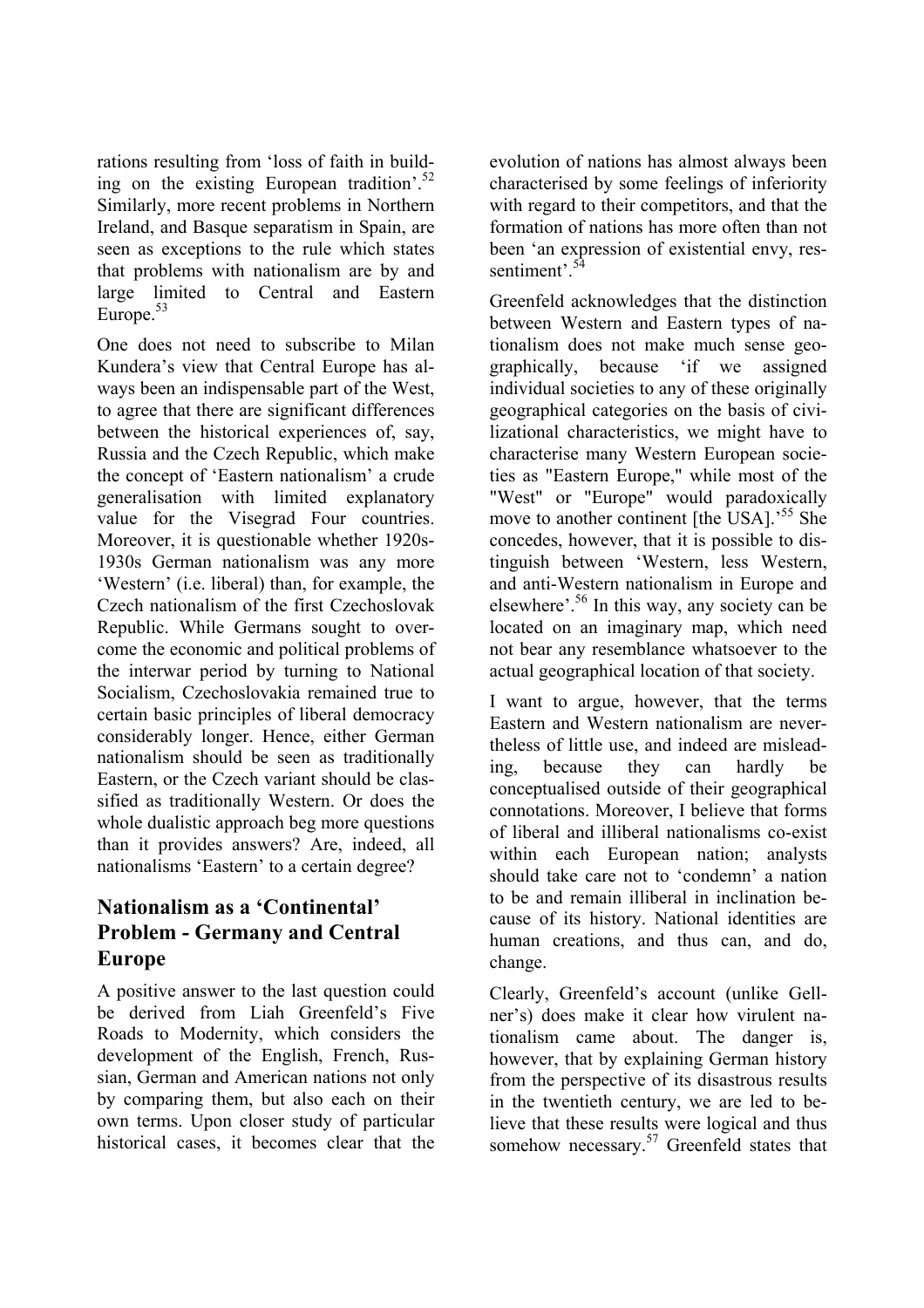'Germany was ready for Holocaust from the moment German national identity existed'.<sup>58</sup> But to view National Socialism as a mere consequence of traditional German hatred of the West, and the desire of Germans to overcome their feelings of inferiority by offering their salvation to humankind is misleading. Obviously, there were other factors involved (social, economic), and even the German literary and philosophical tradition consists of more than a few nationalistic writings. Many influential contemporaries of Herder, who is usually held responsible for the birth of irrational, ethnically defined and thus illiberal nationalism, regarded themselves as cosmopolitans. Thus, even a nation formed by a 'purely Eastern type of nationalism' did not necessarily have to end up with a totalitarian regime.

Will the nations of Central Europe, because of their 'imprisoning past',59 remain prone to an illiberal nationalism - as the various concepts of Eastern nationalism imply? Not necessarily. Firstly, even Herder's theory of nationalism could be reconciled, at least partially, with the needs of liberal democracy. Herder, whose ideas, according to Greenfeld, anticipated Nazism, could be equally regarded as an antecedent of multiculturalism. To claim superiority for a particular nation goes very much against Herder's basic idea that 'at bottom all comparisons [between nations] are out of place. Every nation has its centre of happiness within itself.<sup>'60</sup> Indeed, Tamir's polycentric liberal nationalism is explicitly derived from the ideas of romantic nationalist writers who defined nations in cultural rather than political terms<sup>61</sup>

Secondly and more importantly, the present is never totally dependent on the past.<sup>62</sup> Nations are 'imagined communities',<sup>63</sup> and their histories are always, to a certain extent, created, rather than simply documented by disinterested observers. Ernest Renan was

right to suggest that the formation of nations is characterised not only by the invocation of common memories and a shared past, but also by a shared amnesia, a collective forgetfulness.64 The 'true' character of a nation is constantly being reinvented; old symbols can and do attain new meanings. Even nationalists can be critical of their own particular culture; 'they can aspire to change it, develop it, or redefine it'.<sup>65</sup>

Indeed, as David Miller observed, a distinguishing aspect of national identity is that it is an active identity: 'The nation becomes what it does by the decisions that it takes.<sup>566</sup> Historical narratives and myths are reinterpreted in order to fulfil the requirements of the present, and fierce polemics within a nation are often conducted in order to determine which parts of its history are to be seen as its highlights and which as a national shame.

As Miller has pointed out, 'It is precisely because of the mythical or imaginary elements in national identity that it can be reshaped to meet new challenges and new needs.'67 What Masaryk means to the Czechs, Tiso to Slovaks, Pilsudski to Poles and so on, can and does change over time and has serious political implications.<sup>68</sup> In this way different concepts of a nation compete for dominance within a particular national community at any given time in its history, and they also change dramatically throughout history. Yael Tamir stressed the importance of critical participation in a nation:

'The assumption of national obligations implies the reflective acceptance of an ongoing commitment to participate in a critical debate about the nature of the national culture, suggesting that individuals have a reason to adhere to their national obligations even after the establishment of a national state.<sup>59</sup>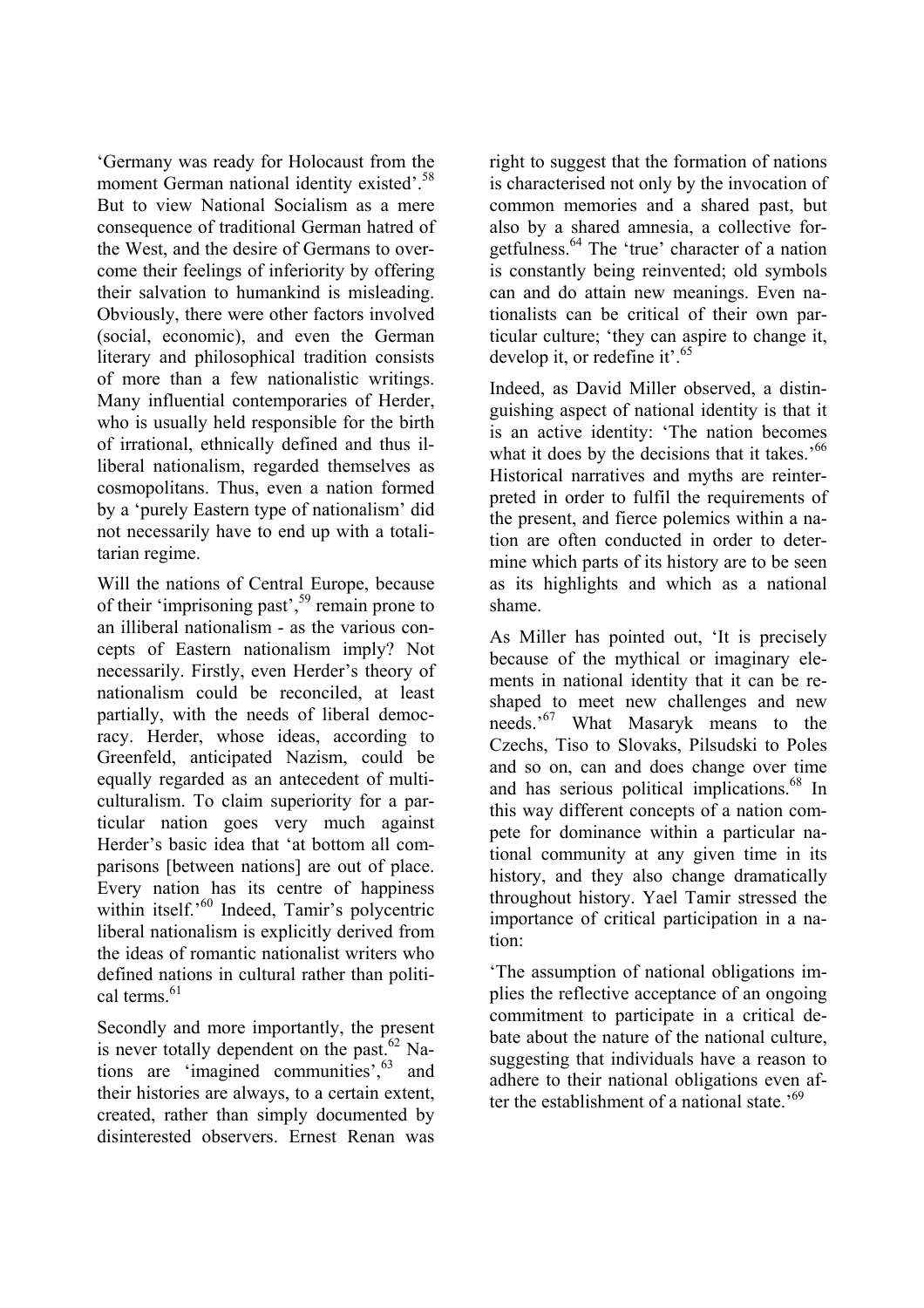This is obviously not limited to the experience of the small nations of Central Europe. Debates in the 'older' democracies about what it means to be a 'good' American, $70$ Australian or German, can be just as controversial as in the countries that only recently freed themselves from communism. Furthermore, those nations that today pride themselves on being liberal all have illiberal pasts.

To label certain national cultures as intrinsically illiberal is crudely reductionist. What Kymlicka argued in defence of the cultures of national minorities is also valid for independent national cultures:

'To assume that any culture is inherently illiberal, and incapable of reform, is ethnocentric and ahistorical. Moreover, the liberality of a culture is a matter of degree. All cultures have illiberal strands, just as few cultures are entirely repressive of individual liberty. Indeed it is quite misleading to talk of "liberal" and "illiberal" cultures, as if the world was divided into completely liberal societies on the one hand, and completely illiberal ones on the other.<sup>71</sup>

Having shown that the (essentially Manichean) distinction between Eastern (i.e. illiberal) and Western (i.e. liberal) nationalism is not helpful in analysing the postcommunist transition in Central Europe, I am far from suggesting that nationalism does not pose any problems for the development of liberal democracy. Nor can I deny that certain historical experiences of the nations of Central Europe may prove detrimental to their further advancement.<sup>72</sup> Clearly, however, the potential role of nationalism is more complex and ambivalent than any dualistic classification would suggest. A national culture and its history is never one or the other, liberal or illiberal. Nationalism in Central Europe has been used for the legitimation of both left-wing and right-wing  $\frac{1}{2}$  dictatorships,  $\frac{73}{2}$  but it has also repeatedly

been employed as a tool of national liberation, thus furthering the case of liberal democracy.<sup>74</sup> Indeed, it can be argued that all the revolutions of 1989 were to a certain extent nationalistic. The Czechs, Slovaks, Hungarians and Poles felt that the end of communist power also meant the end of foreign (i.e. Russian) domination and that their national identities were traditionally hostile to communist ideology. The end of communist power in Central Europe showed the ultimate failure of communist leaders to activate support for their ideology by resorting to nationalism. Their attempt to ally the national allegiances of citizens with loyalty to the socialist home-country had failed.

One of the most important factors influencing the success of the post-communist transition and the ensuing integration into the European Union will be the outcome of the contest between different forms of nationalism within the particular countries of Central Europe. The crucial question is whether liberal nationalism will be able to gain the upper hand over nationalism deriving its strength from xenophobia and chauvinism. Many recent developments would suggest that it is the latter that is gaining momentum, posing a real danger to the development of liberal democracy in all four countries of Central Europe.<sup>75</sup> The fears of Hobsbawm, Plamenatz, Schöpflin and others who warned against the legacy of an illiberal type of nationalism in Central and Eastern Europe appear to be justified.

Has, then, liberal nationalism any chance at all of succeeding in Central Europe? Are the expressions of extreme nationalism isolated incidents, or do they correspond to the attitudes of large or even dominant parts of the societies in Central Europe? These questions require more extensive studies of the countries in focus. But it is evident that any study of post-communist developments will not be furthered by simplistic concepts along the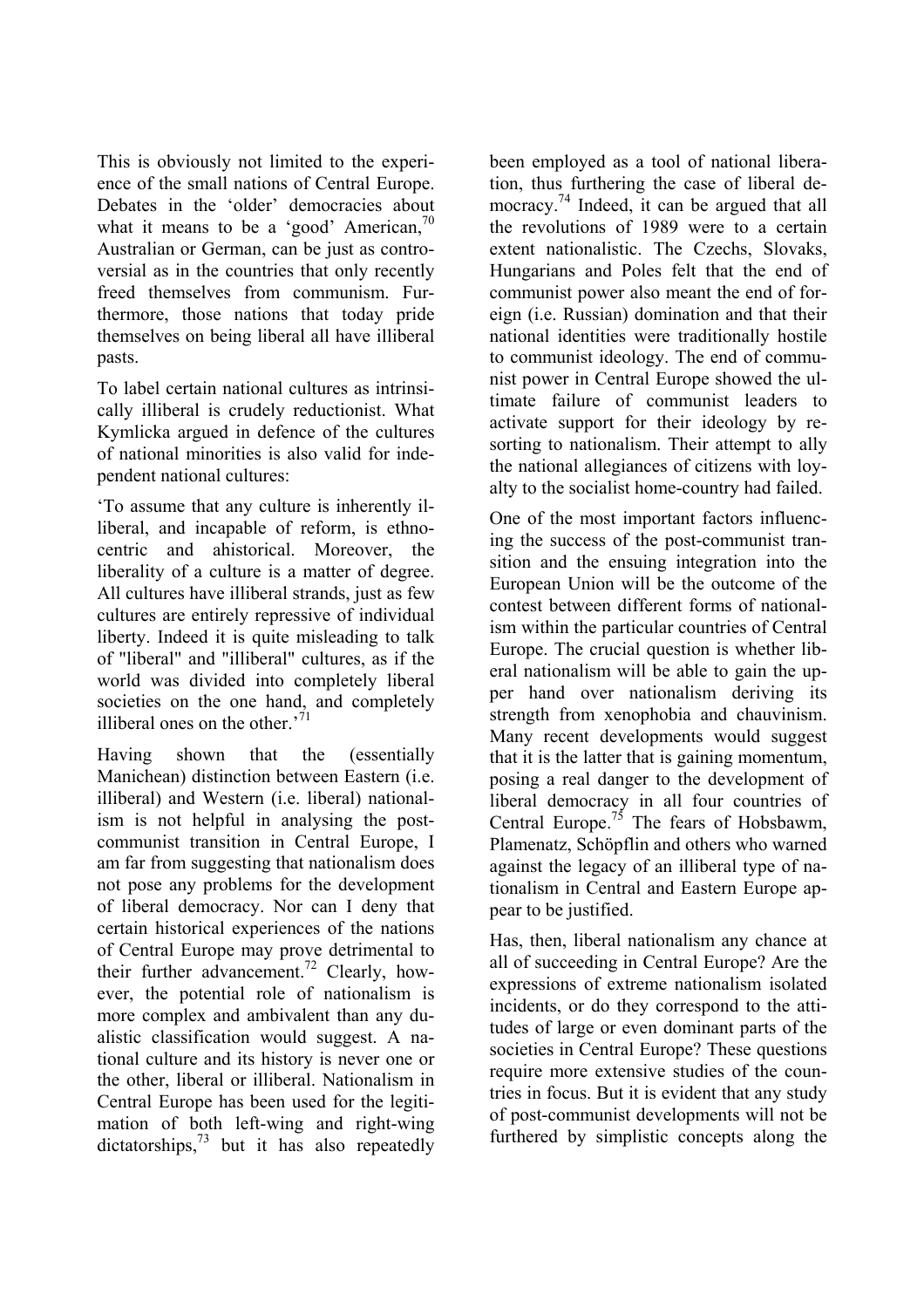lines of the 'two types of nationalism' schema. The outcome of the dynamic political processes taking place in today's Central Europe is not predetermined by the region's 'Eastern' past, however this past is defined.

#### **Endnotes:**

1.Schöpflin, George, 'Nationalism and Ethnicity in Europe', in Charles A. Kupchan, Nationalism and Nationalities in the New Europe (Ithaca: Cornell University Press, 1995), pp. 37-65. 2.Kohn, Hans, The Idea of Nationalism. A Study of its Origin and Background (New York: Macmillan, 1944), Plamenatz, John, 'Two Types of Nationalism', in Eugene Kamenka (ed.), Nationalism (Canberra: Australian National University Press, 1973), pp. 22-37.

3.Anderson, Benedict, Imagined Communities: Reflections on the Origin and Spread of Nationalism (London: Verso, 1991); Berlin, Isaiah, Against the Current: Essays in the History of Ideas (London: Hogarth Press, 1979); and Hobsbawm, Eric, Nations and Nationalism since 1780: Programme, Myth, Reality (Cambridge: Cambridge University Press, 1990).

4.Gellner, Ernest, Nations and Nationalism (Oxford: Blackwell, 1983). As Eric Hobsbawm put it, 'The modern sense of the word [nation] is no older than the eighteenth century, give or take the odd predecessor' - Hobsbawm, Nations and Nationalism..., p. 3. But see also Smith, Anthony D., 'A Europe of Nations - or the Nation of Europe?', Journal of Peace Research, vol. 30, no. 2, 1993, pp. 129-135, and Scruton, Roger, The Philosopher on Dover Beach (Manchester: Carcanet, 1990), p. 304.

5Gellner, Nations and Nationalism...

6.ibid., p. 1.

7.ibid., p. 35.

8ibid., p. 125.

9Anthony D. Smith challenged this 'modernist fallacy' above all on historical grounds, by arguing that 'expressions of fervent attachment to the concept of the nation as a territorial-cultural and political community' go back as far as the fourteenth and fifteenth centuries 'in France, England ... as well as in Poland and Russia' - Smith, Anthony D., Nations and Nationalisms in a Global Era (Cambridge: Polity Press, 1995), p. 38. Roger Scruton went back even further: 'when the King James Bible has God say to Abraham "And in thy seed shall all the nations of the earth be blessed" (Genesis 22:18), this is surely not so far from the national idea of recent history' - Scruton, The Philosopher..., p. 304. See also O'- Brien, Conor, God Land (Cambridge: Mass.: Harvard University Press, 1988).

10.Gray, John, Isaiah Berlin (London: Harper-Collins, 1995), p. 99

.11.Urbinati, Nadia, 'A Common Law of Nations: Giuseppe Mazzini's Democratic Nationality', Journal of Modern Italian Studies, Spring 1996, p. 203. 12Roger Scruton, who argues that nationalism is indeed a necessary precondition of a thriving liberal democracy, is a notable exception - see Scruton, The Philosopher..., pp. 299- 328.

13.Hobsbawm, Nations and Nationalism..., p. 21. 14.Smith made an important qualification of this ideal-typical classification, asserting that 'every nationalism contains civic and ethnic elements in varying degrees and different forms' - Smith, Anthony D., National Identity (Harmondsworth: Penguin, 1991), p. 13. I will explore this issue further below in my discussion of 'two types of nationalism'.

15.Eatwell, Roger, European Political Cultures (London: Routledge, 1997), p. 238; Crawford, Keith, East Central European Politics Today (Manchester: Manchester University Press, 1996), pp. 126-128; and Smith, National Identity..., p. 11. But as Hobsbawm shows, the Americans and French were not the only peoples 'freely offering membership of a "nation" to anybody who wanted to join it, and "nations" accepted open entry more readily than classes. The generations before 1914 are full of great-nation chauvinists whose fathers, let alone mothers, did not speak the language of their sons' chosen people, and whose names, Slav or Magyarized German or Slav testified to their choice' - Hobsbawm, Nations and Nationalism..., p. 39. Even the nations in Central Europe were thus to a certain extent voluntaristic. But as Tamir suggests, 'claiming that national obligations could be seen as voluntarily assumed says nothing about their nature' - Tamir, Yael, Liberal Nationalism (Princeton: Princeton University Press, 1993), p. 87. See my discussion below on liberal nationalism.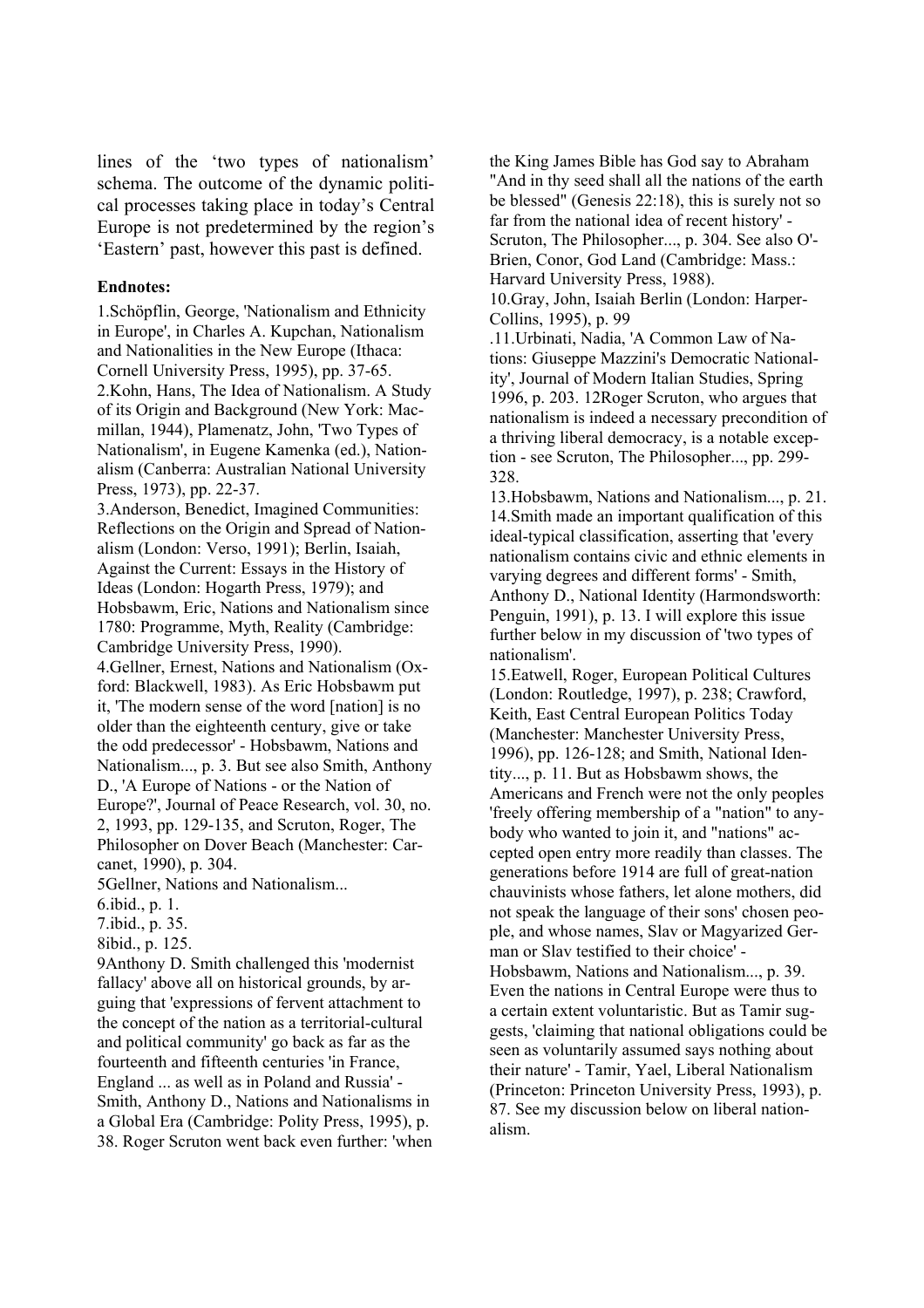16.Hobsbawm, Nations and Nationalism..., p. 181.

17.ibid., pp. 164, 182.

18.ibid., p. 182.

19.Anderson, Imagined Communities... 20.In a speech to the Central European University in Budapest, Hobsbawm appealed to the moral responsibility of young Central and East European students of history to pursue historical truth, thereby preventing the rise of nationalism - Hobsbawm, Eric, On History (London: Weidenfeld & Nicholson, 1997), pp. 1-10. Hobsbawm also denounced Slovak nationalistic myths in the British television documentary Stories My Country Told Me (broadcast on SBS TV, 28 September 1997). 21Tamir, Yael, 'The Enigma of Nationalism', World Politics, no. 47, April 1995, p. 423.

22.Smith, 'A Europe of Nations...', p. 131; and Kymlicka, William, Multicultural Citizenship (Oxford: Oxford University Press, 1995), p. 185. 23.See also Kymlicka, Multicultural Citizenship..., p. 238.

24.Beiner, Roland (ed.), Theorizing Citizenship (New York: State University of New York Press, 1995), pp. 255-282, 315.

25.Dahrendorf, Ralf, 'Die Zukunft des Nationalstaates', Merkur, vol. 9, no. 10, 1994, pp. 751- 761.

26.This was illustrated by the recent incident involving the Canadian and Australian authorities' dealings with the Ukrainian war criminal, Konrad Kalej. While Canada was free to enforce Kalej's deportation from the country, Australia was not able to take away his Australian citizenship. See The Age, 25 August 1997.

27.Tamir, Liberal Nationalism..., p. 90. See also Kymlicka, Multicultural Citizenship..., pp. 105- 106.

28.Schöpflin, 'Nationalism and Ethnicity...', p. 42.

29.Tamir, 'The Enigma...', p. 427.

30.Gray, Isaiah Berlin..., p. 104.

31.Characteristically, the title of her study was seen as a contradiction in terms and thus provocative, or even 'weird' - Tamir, Liberal Nationalism..., p. ix.

32.ibid., p. 4.

33.Tamir, 'The Enigma...', p. 430.

34.ibid., p. 432.

35.Tamir, Liberal Nationalism..., p. 6.

36.Burke, Edmund, Reflections on the Revolution in France (Harmondsworth: Penguin, 1968), p. 195.

37.Anderson, Imagined Communities..., and Smith, National Identity

..., p. 160.

38.Tamir, 'The Enigma...', p. 433.

39.For example, this conception enables us to consider the implications of the present Australian government's policy towards the first inhabitants of Australia. It was expected that Australian Prime Minister John Howard would apologise on behalf of the Australian people for the unjust treatment of the 'stolen generation'. When he refused to do so on the grounds that apologies can only be made by individuals (effectively thereby denying the existence of a national community with a past and a future), his argumentation was seen as inadequate not only by Aboriginal activists, but by many members of the Australian public at large. In contrast, American President Bill Clinton was able and willing to take responsibility and to apologise on behalf of the American people for the history of slavery.

40.See for example Brown, J. F., Hopes and Shadows (Durham: Duke University Press, 1994); Chirot, Daniel, 'National Liberations and Nationalist Nightmares', in Beverly Crawford (ed.), Markets, States and Democracy (Boulder: Westview Press, 1995); Greenfeld, Liah, Nationalism: Five Roads to Modernity (Cambridge, Mass.: Harvard University Press, 1992); and Schöpflin, 'Nationalism and Ethnicity...'. 41.See also an earlier study by Hans Kohn, who distinguished between an 'organistic' and a 'voluntaristic' idea of nation to contrast Eastern and Western nationalism - Kohn, The Idea of Nationalism.... On Kohn's dichotomy see also Tamir, Liberal Nationalism..., p. 83, and Snyder, Louis L., Encyclopedia of Nationalism (New York: Paragon House, 1990), pp. 173-176. 42.Plamenatz, 'Two Types of Nationalism...', p. 29 .43.ibid., p. 30. 44.ibid., p. 34.

45.Schöpflin, 'Nationalism and Ethnicity...', p. 49.

46.ibid., p. 52.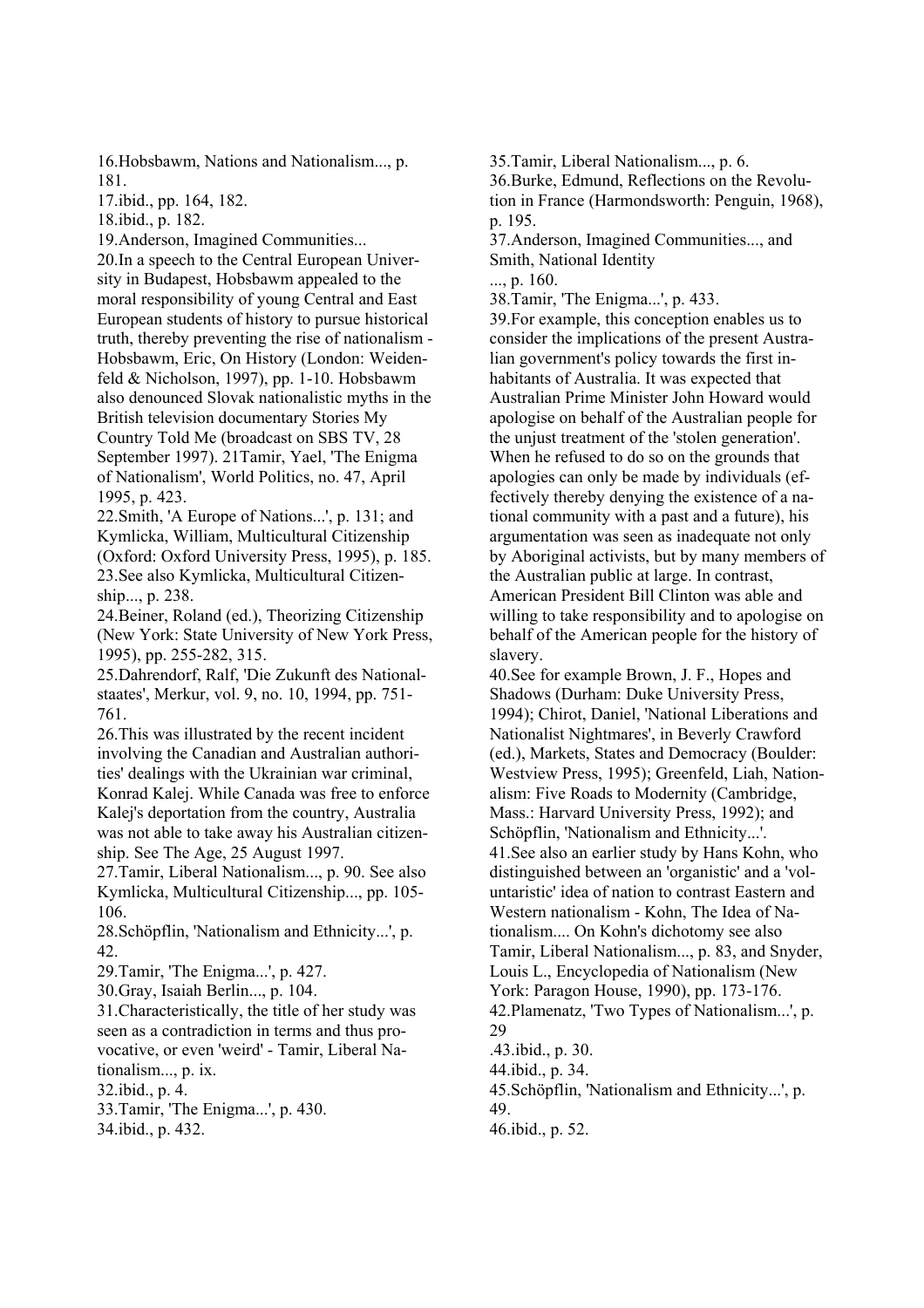47.Cited in Gardels, Nathan, 'Two Concepts of Nationalism: An Interview with Isaiah Berlin', The New York Review of Books, 21 November 1991,p. 19. 48ibid., p. 21.

49.Brown, Hopes and Shadows..., p. 172.

50.Woolf, Stuart (ed.), Nationalism in Europe, 1815 to the Present: A Reader (London: Routledge, 1996), p. 24.

51.Ernest Gellner slightly refined Plamenatz's dualistic classification by introducing the notion of four different time zones of Europe. The basic assumption, however, remains the same: the further the observer moves East, the greater the danger posed by nationalism for liberalism. See Gellner, Ernest, 'Nationalism Reconsidered and E. H. Carr', in Review of International Studies, no. 18, 1992, pp. 113-118.

52.Schöpflin, 'Nationalism and Ethnicity...', p. 43.

53'.With one or two exceptions, the democratic systems were able to deal with these [nationalistic] movements [in the West] fairly successfully - Northern Ireland and the Basque country represent main failures', writes Schöpflin (ibid., p. 46). Virtually identical is the assessment of Daniel Chirot: 'yet in Western Europe, internal nationalist disputes are the exceptions, not the rule: only in Northern Ireland and over the Spanish Basque issue is there much violence.' (Chirot, 'National Liberations...', p. 51). 54.Greenfeld, Nationalism..., p. 372.

55.ibid., p. 18.

56.ibid., p. 22. Incidentally, this is more or less what Plamenatz originally suggested when he argued that Eastern nationalism could be found as far afield as Africa, Asia and Latin America, though he hesitated to call it non-European - see Plamenatz, 'Two Types...', p. 23.

57.'We are very good at predicting what has happened', as Martin Krygier pointed out in his lecture 'Constitutionalism in Poland' at La Trobe University, 23 October 1997.

58.Greenfeld, Nationalism..., p. 384. This sort of interpretation of German national history was recently revived with Daniel Goldhagen's controversial study, Hitler's Willing Executioners (New York: Knopf, 1996). 59Brown, Hopes and Shadows..., p. 172.

60.Ignatieff, Michael, 'Strange Attachments', The New Republic, 29 March 1993, p. 43.

61.Tamir, Liberal Nationalism..., p. 79.

62.The British anthropologist of Polish origin Bronislaw Malinowski demonstrated that this is rather the other way round: the present creates history. Historical figures and events are appropriated (by nations) for current purposes, and are true or 'valid in virtue of - and only in virtue of satisfying a current need.' According to Malinowski, beliefs about the past should be seen as 'charters' of current practices - see Gellner, 'Zeno of Cracow', in Culture, Identity and Politics (Cambridge: Cambridge University Press, 1987), p. 62, and Gellner, Ernest, Anthropology and Politics (Oxford: Blackwell, 1995), p. 16. Similar arguments are put forward in Krygier, Martin, 'Is There Constitutionalism after Communism? Institutional Optimism, Cultural Pessimism and the Rule of Law', forthcoming in International Journal of Sociology, and in Adam Czarnota and Martin Krygier (eds), The Rule of Law after Communism (Darmouth: 1997).

63.Anderson, Imagined Communities...

64.Gellner, 'Zeno of Cracow...', p. 6.

65.Tamir, Liberal Nationalism..., p. 89. 66.Miller, David, 'In Defence of Nationality', Journal of Applied Philosophy, vol. 10, no. 1, 1993, p. 7.

67.ibid., p. 9.

68.Consider for example the current contest in Slovakia for the right interpretation of the Slovak State of 1939-1945. The controversy surrounding the publication of Milan S. Durica's Dejiny Slovenska a Slovákov, which sought to play down Slovak responsibility for the Holocaust, provided an opportunity for both ends of the political spectrum to present their respective points of view. The controversy even had international implications - the book was published with the financial assistance of the EU and, later, it was the EU which helped to prevent its distribution to Slovak high schools. See Sme, 22 April 1997. 69.Tamir, Liberal Nationalism..., p. 89. 70.When Richard Rorty called for more patriotism and a sense of national pride, which he saw declining in the USA, he triggered a lively discussion about nationalism and democracy (see Rorty, Richard, 'The Unpatriotic Academy', The New York Times, 13 February 1994, p. E15). See also the special issue on nationalism in Boston Review, October/November 1994, with